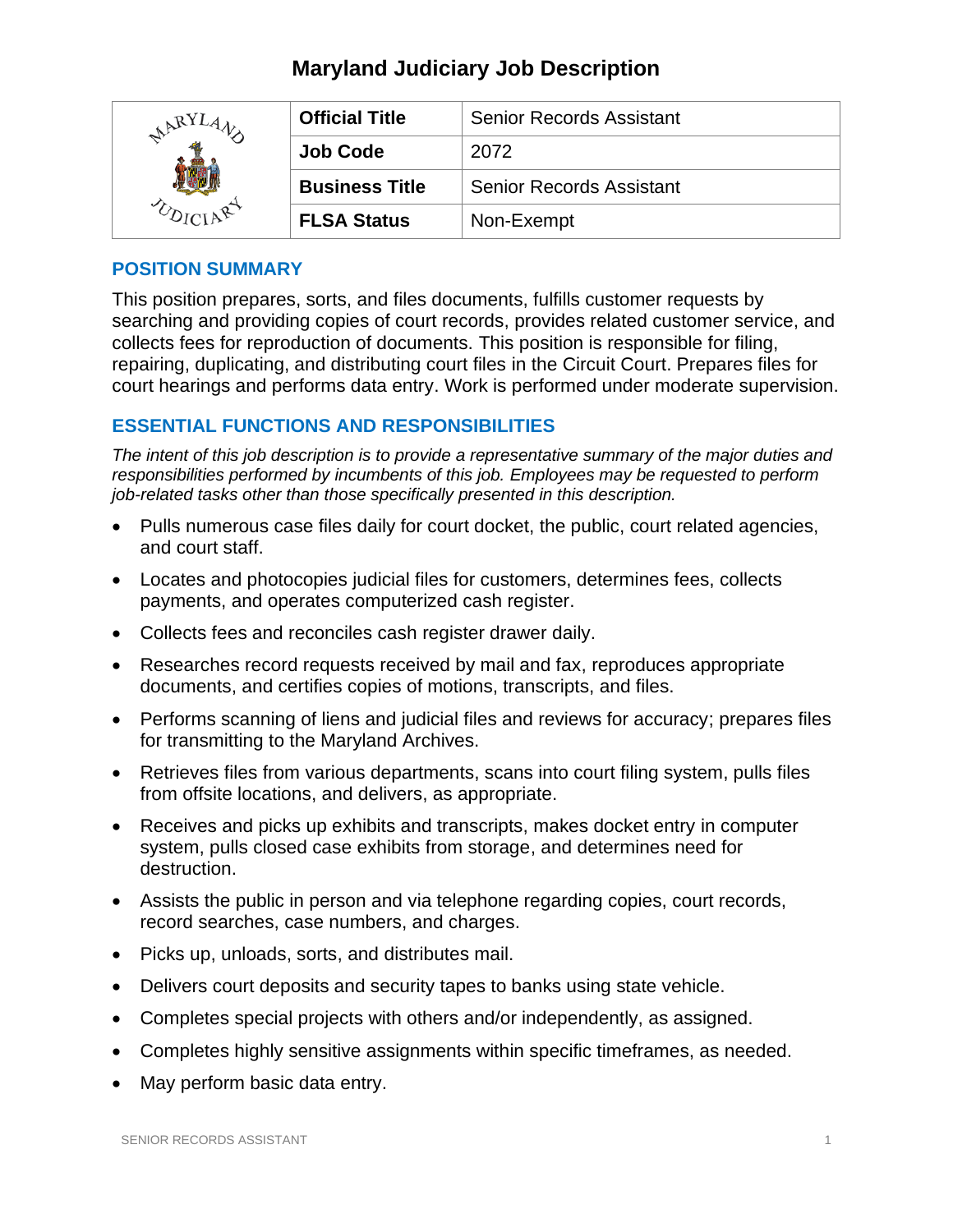# **Maryland Judiciary Job Description**

## **MINIMUM QUALIFICATIONS**

### **Education and Experience**

- High school diploma (or GED equivalent).
- One (1) year of work experience in records/file maintenance.

## **Licenses, Registration, and Certifications**

• Possession of a standard driver's license, if courier services are required.

## **Note:**

- A Bachelor's Degree may substitute the required work experience.
- A Paralegal/Associates Degree or 60 college credits may substitute the required work experience.
- A Paralegal Certificate may substitute the required work experience.

# **KNOWLEDGE, SKILLS, AND ABILITIES**

### **Knowledge of:**

- General office practices, procedures, and equipment.
- Office equipment including, but not limited to, computers, telephones, copiers, scanners, fax machines, etc.
- Public access rules.
- Alpha, numeric, and case filing systems.
- Court forms, practices, procedures, protocols, systems, and equipment required to support the specialized work of the assigned unit(s).

### **Skill in:**

- Basic typing.
- Organization and time management.
- Basic English and arithmetic to include, but not limited to, spelling, punctuation, addition, subtraction, multiplication, and division.
- Reading, comprehension, proofreading, and editing.
- Customer service and handling problems tactfully and patiently.

### **Ability to:**

- Work within time constraints, meet fixed deadlines, and demonstrate good organizational skills.
- Follow procedures, verbal and written instructions, and protocols for any given assignment.